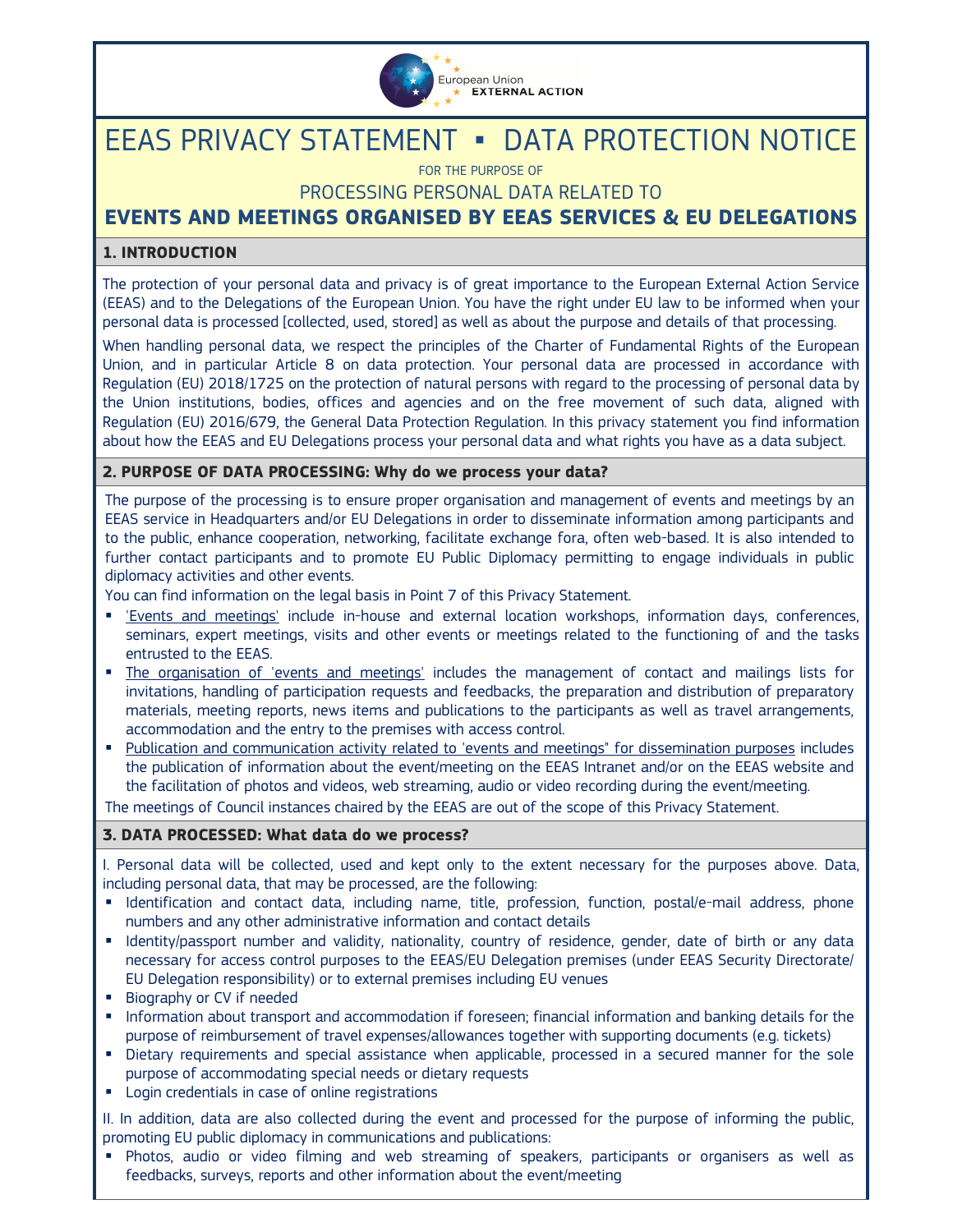#### Disclaimer:

The organisers waive responsibility of videos/photos taken, shared, published by participants or other individuals.

III. Data collection by websites: when using online applications, websites may apply dynamic tools such as cookies for technical functioning, gathering statistics and providing a personalised experience for you as a user. More information about cookies can be found on the specific websites.

#### **4. DATA CONTROLLER: Who is entrusted with processing your data?**

The data controller determining the purpose and means of the processing is the European External Action Service.

**The EEAS Directorate/Division/EU Delegation responsible for managing the personal data processing under the supervision of the Director/Head of Division/Head of Delegation is the organising entity [event/meeting organiser] from or on behalf of which you received the invitation.** 

#### **5. RECIPIENTS OF THE PERSONAL DATA: Who has access to your data?**

The recipients of your data may be:

- **•** Designated organising staff of the EEAS/EU Delegation
- Assigned staff of other EU institutions and other assigned organiser team members, if required
- **Security and other partners, contractors, service providers on behalf of the organiser**
- Participants, Interpreters, Technical staff if relevant
- EEAS staff and other EEAS Intranet users (if data published on the EEAS intranet)
- General public (if data made public on the internet, the EEAS website or social media platforms)

With the exception of public domain data, no personal data is transmitted to third countries or to international organisations, which are outside the recipients and the legal framework mentioned. Data will not be shared with third parties for direct marketing. Under certain conditions outlined in law, we may disclose your information to third parties, (such as the European Anti-Fraud Office, the Court of Auditors, or law enforcement authorities) if it is necessary and proportionate for lawful, specific purposes. Service providers will process data on documented instructions and on behalf of the EEAS/EU Delegation in accordance with Article 29 of Regulation (EU) 2018/1725. More information on how the provider processes personal data on the website of the contracted organisation. Data will not be communicated to third parties, except where necessary for the purposes outlined above.

#### **Social Media**

The EEAS and EU Delegations use social media to promote and inform about events and meetings through widely used and contemporary channels. In addition to the EEAS Webpage videos may be uploaded to the EEAS YouTube channel and links from our website can appear on **Twitter**, Instagram, Flickr and Facebook. The use of social media does not in any way imply endorsement of them or their privacy policies. We recommend that users read the Twitter, Flickr, Facebook, Instagram and YouTube privacy policies which explain their data processing policy, use of data, users' rights and the way how users can protect their privacy when using these services.

#### **6. ACCESS, RECTIFICATION, ERASURE OF DATA: What rights do you have?**

You have the right of access to your personal data and the right to correct any inaccurate or incomplete personal data. The right of rectification can only apply to factual data processed. Individuals registering to events online can also update, delete their data or unsubscribe online. Under certain conditions, you have the right to ask the deletion of your personal data or restrict its use. Special attention is drawn to the consequences of a request for deletion, in which case any means to be able to contact you may be lost. You have the right to object on grounds relating to your particular situation to the publication of your personal data or to withdraw consent to the processing of data based on your consent (see point 7). We will consider your request, take a decision and communicate it to you. If you wish to exercise these rights, you can send an e-mail with a copy of an identification document (ID card or passport) to confirm your identity. This document should contain an identification number, country of issue, period of validity and your name, address and date of birth. Any other data contained in the copy of the identification document, such as a photo or any personal characteristics, may be blanked out. You find more information in articles 14 to 21, 23 and 24 of Regulation (EU) 2018/1725. If you have any questions you may contact the Data Controller.

**To contact the data controller please use the functional mailbox of EEAS/EU Delegation or the mail address of event/meeting organiser you received the invitation from.**